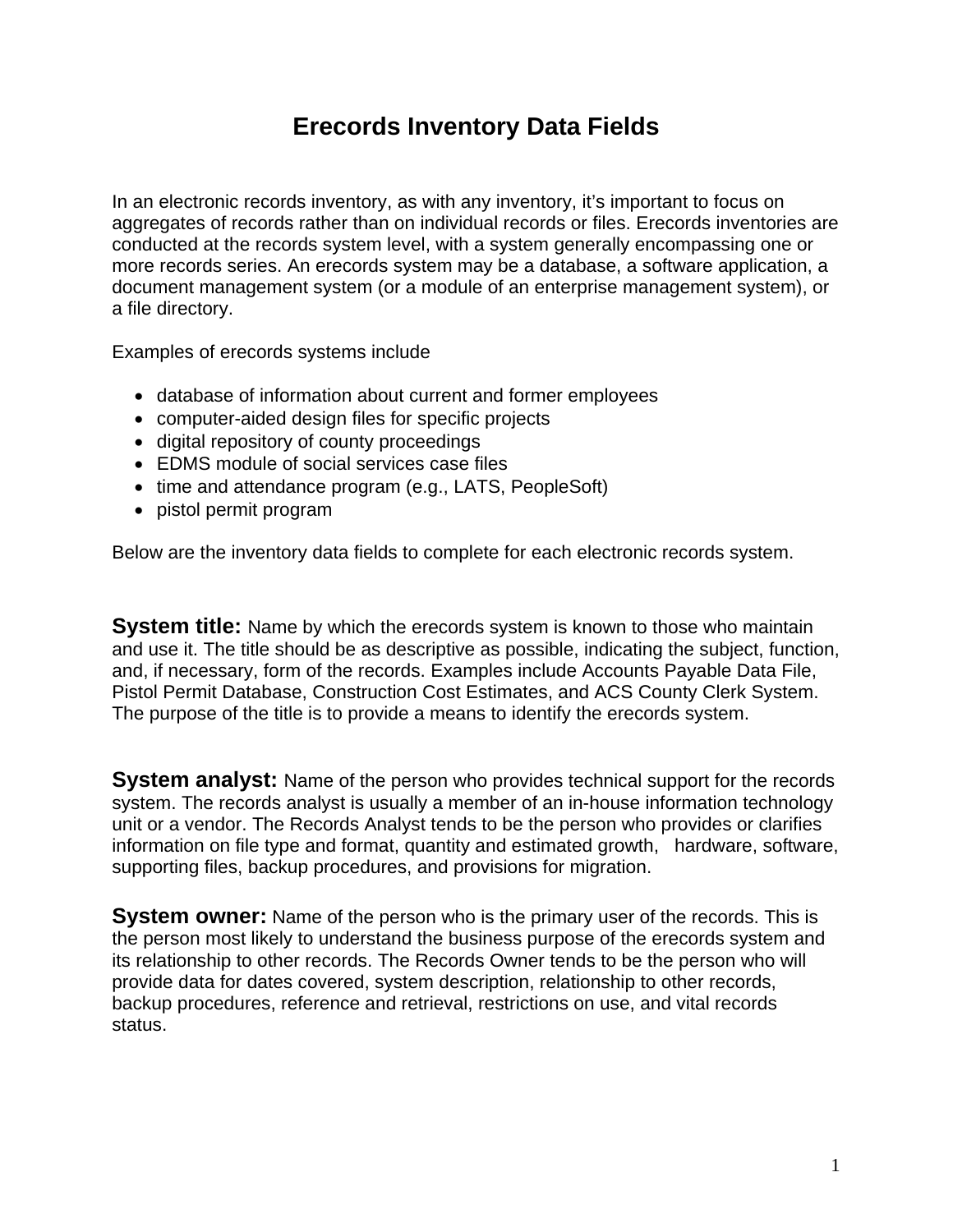**Dates covered:** Beginning and ending dates of the record system. The beginning date may be the date a system was implemented, records were migrated or converted from another records system (including a paper file system), or a new function or module was added to an existing system. If the records are still actively used, indicate the ending date as "9999," "ongoing," or "current."

For unstructured files (word-processed files in a directory structure), dates covered will be the first and last dates that a file or files were created.

Use "ca." for circa, meaning "approximately," when you cannot determine exact dates.

Example:

- The system was implemented in 1989, but information dating back to the 1930s has been manually entered; however, it is not clear whether this data entry has occurred on a systematic or as-needed basis.
- System was implemented in 1989. Inclusive dates of the records vary according to document type.

Dates are important for research and retention purposes, and for understanding the relationship of the electronic records' to other records.

**System description:** A summary of the records system's business purpose, scope, and contents. A useful strategy for describing a system is to list the data fields in that system (especially if the system consists of a database or electronic forms). Indicate the electronic records' relationship to the department's mission or business operations.

Examples:

- Contains contents, shelf location, circulation, and disposition information for each box of inactive records currently stored, or disposed of, since 1997 at the Records Center. The database record for each box contains the system number, alternate ID number, originating agency name, agency with current legal custody, and summary contents description. When a box is charged out, the date and name of the requester are entered.
- This database provides a single authoritative source of core identifying information about institutions for which the agency determines compliance with applicable policy, law, and/or regulation. The 94 fields in a record provide contact and administrative information on an institution, including the Legal Name, Physical Address, County of Location, School District of Location, Date Established, Institution Type and Subtype, Name of Chief Executive Officer, Mailing Address, and Parent Organization (if applicable).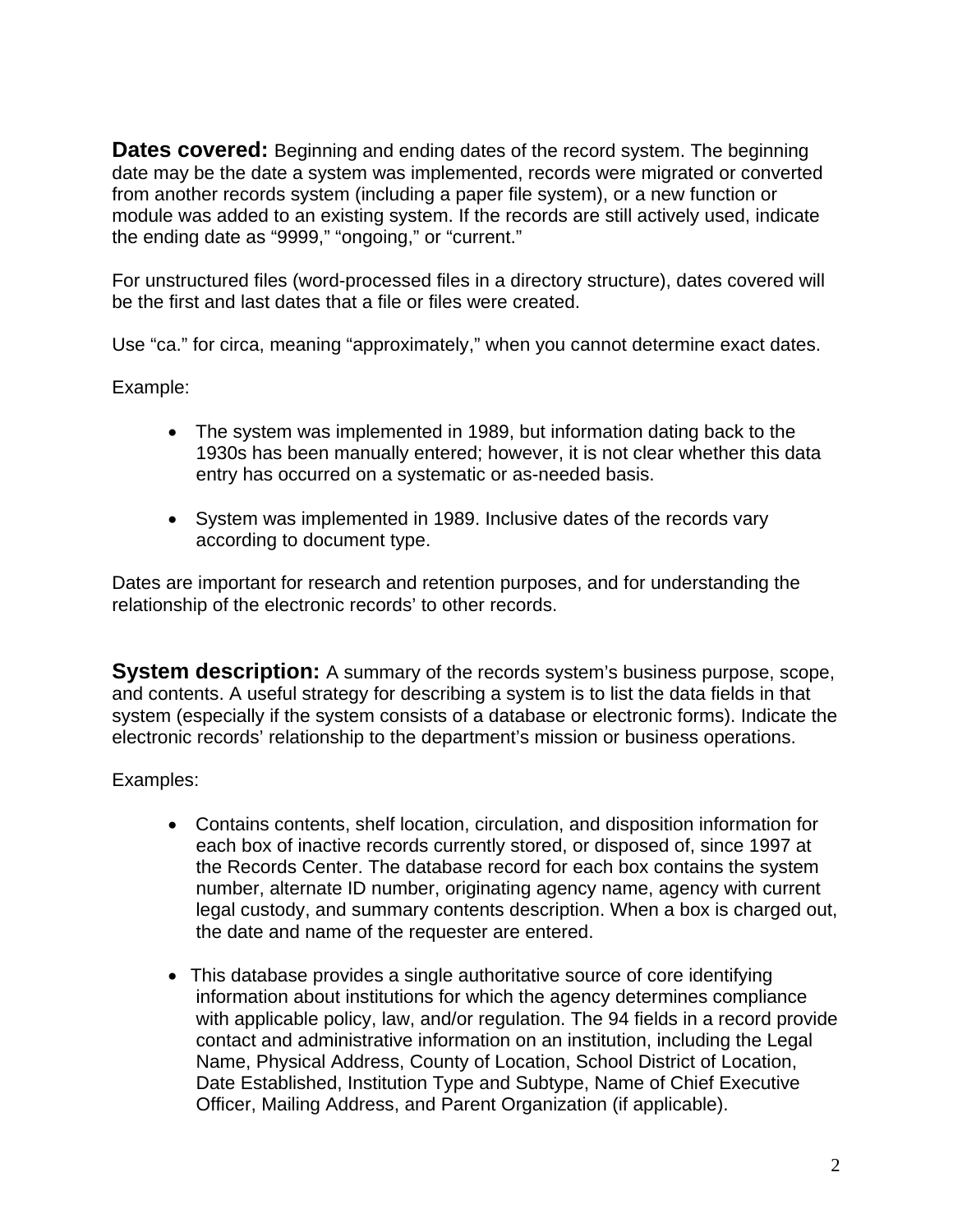• The ACS 20/20 system documents transactions in the county clerk's office from cashiering to recordation. Micrographic and bound paper (from microfilm) copies of the records are still available, but the indexing function and search capability of the ACS 20/20 are uniquely electronic.

The system consists of four modules that represent steps in the process for recording, filing, and making available records in the County Clerk's Office. The records document transactions which do not necessarily involve the payment of fees to Warren County (e.g., oaths of office, resignations). The modules are Cashiering, Scanning, Indexing, and Searching.

Records are accessed via a top level menu that has broad categories, or "Offices," representing records groups: Notary, Officials, Consolidated Liens, Maps, Lis Pendens, Business Names, Miscellaneous, Real Property, Judgments, Courts, Civil Office Book Page, Separation Agreements, Military Discharges. Within the record groups are specific document types (parallel to records series in a paper environment). Some record groups have only one document type; the largest number of document types are filed under Real Property, which includes deeds, mortgages, and other records documenting the exchange of land in Warren County. The range of dates in the system vary, depending on the number of hardcopy records that county staff have converted and entered into the system.

The primary purpose of the system description is to help you identify the system in the future (based on how you describe the system now) and assess the value of the erecords for retention and research purposes.

**File type and format:** Basic character of the electronic file, which can include wordprocessed files, databases, spreadsheets, geographic information system (GIS) records computer-aided design (CAD) records, and email, among others. Format identifies the specific program that created the file type.

Examples of file type and format: Word processed files in MS Word, Access database, Excel spreadsheets, GroupWise emails

The purpose of documenting file type and format is to collect data to plan preservation and migration needs. For example, you may decide, as a result of the inventory, to retain permanent files in their native format as well as in an open format that will allow you to migrate the data forward into another program as needed

**Quantity and estimated growth:** Size of the records system in number of media, bytes, records, or a combination of these, and growth over a specified time period by an increase in that number of media, bytes, records, or combination.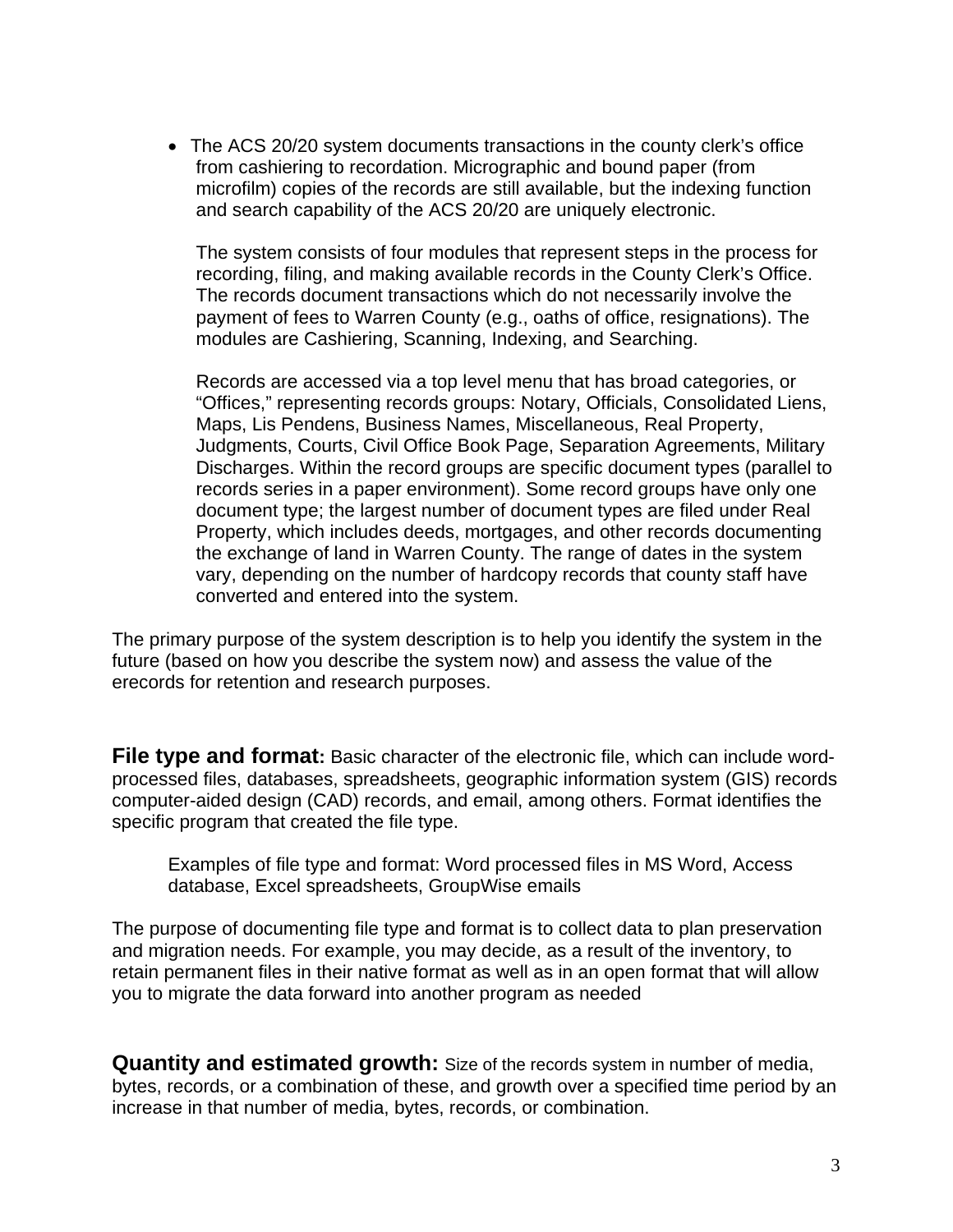Examples:

- 3.288052878 gigabytes, for the box table (the main table), with the database occupying less than 1% of the server's disk array, stored in its own schema. Estimated Annual Growth is 198,431,000 megabytes.
- Total number of permits issued has been declining from a high of 954 permits in 2004 to 686 in 2007. With new permitting requirements now in place for a roofs and fence construction, the number of permits issued is expected to remain in the 600 – 700 per year range for the foreseeable future.

The purpose of collecting data on size and growth is to plan storage and migration needs, after factoring in the number of erecords you can legally destroy during a given time period.

**Hardware:** Equipment required to retrieve or process the erecords system. Hardware may include mainframe computers, midrange computers, servers, and freestanding personal computers (PCs).

Examples:

- The database is on a UNYSIS mainframe
- The clerk's system is on an AS 20/20, an upgraded version of the AS400, a midrange computer
- The database is on a Sunfire 2400 UNIX enterprise server and the application is on an HP server.

The purpose of collecting data on hardware is to plan for hardware upgrades and data migration as needed, to ensure the erecords are accessible for their full retention periods.

**Software:** Software program used to create and/or access the records. Provide any information that would be useful for understanding the nature of that software. For example, indicate whether the software is proprietary (and, if so, provide the name of the vendor that supports the software). For example:

• The database server is running Sun Solaris 10 and the application server is running MS Windows 2003 and Internet Information Server to serve out Application Server Pages. Application software on the database server is Oracle 10G. Program name is GAIN 2000 Enterprise Edition and version is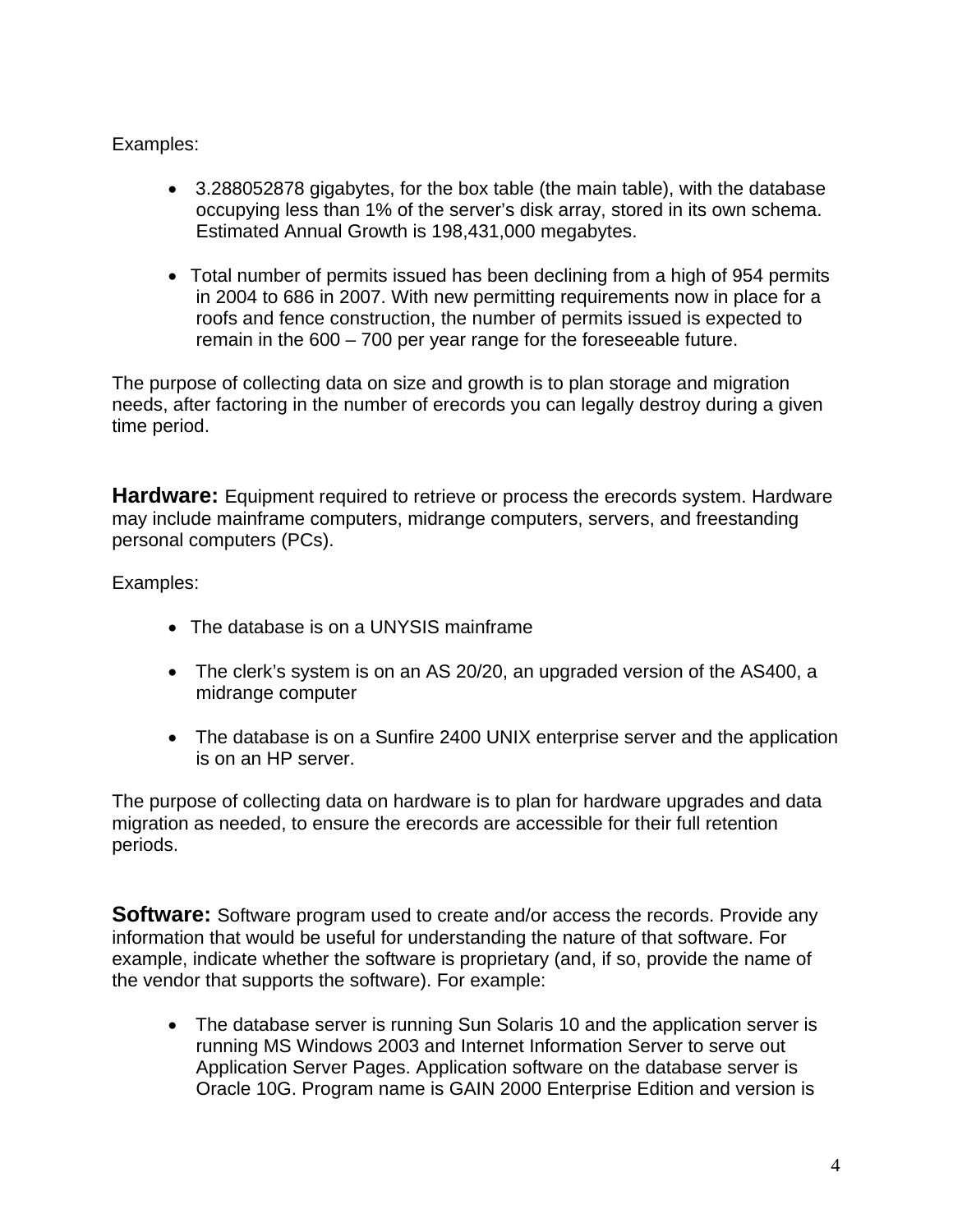3.010; this prewritten software package was published by Triadd Software Corporation, Bellevue, Washington. Crystal Reports and MS Access are used to create reports.

- The database uses the DMS2 hierarchical database software (UNYSIS proprietary software). Because the system uses proprietary software, unit staffers are unaware of the system's physical file formats and structure outside of the data tables. The programming language used is COBOL, and UNYSIS's proprietary job control system is used to run batch programs.
- The system is a Microsoft Access database with a Microsoft Visual Basic for Applications interface developed by the ITS PC Applications Group.

The purpose of collecting this data during the inventory is to plan for software upgrades, software migration, and data migration as needed to ensure access to the records for their full retention periods.

**Media characteristics:** If applicable, the type or types of storage media involved (magnetic tapes, optical discs, or other), storage requirements for the media in linear feet, location or locations of the media, and the media's date of manufacture.

You can also use this field to indicate the sequence of the records on electronic media and the arrangement of the media itself. Arrangement can be by year, by project number, alphabetically, a combination of these, or according to some other sequence.

The purpose of collecting information on media is to plan for refreshing of media (copying from old to new version of the same media) or migration to new media (when one type of media becomes obsolete and needs to be replaced by a new media type).

**Relationship to other records:** Records in another format (microfilm or paper) that the erecords may duplicate, either wholly or partially.

Examples:

- The New York State Department of Health (DOH) and the town both keep the official copies of the birth, death, and marriage records (a dual system). The DOH records span 1881- present; the town's records span early 1800spresent. The town keeps paper and microfilmed copies of all vital records.
- Paper transfer list reports providing contents, shelf location and disposition information on a group of boxes stored by an agency at the same time are kept on file at the Records Center and provided to each state agency.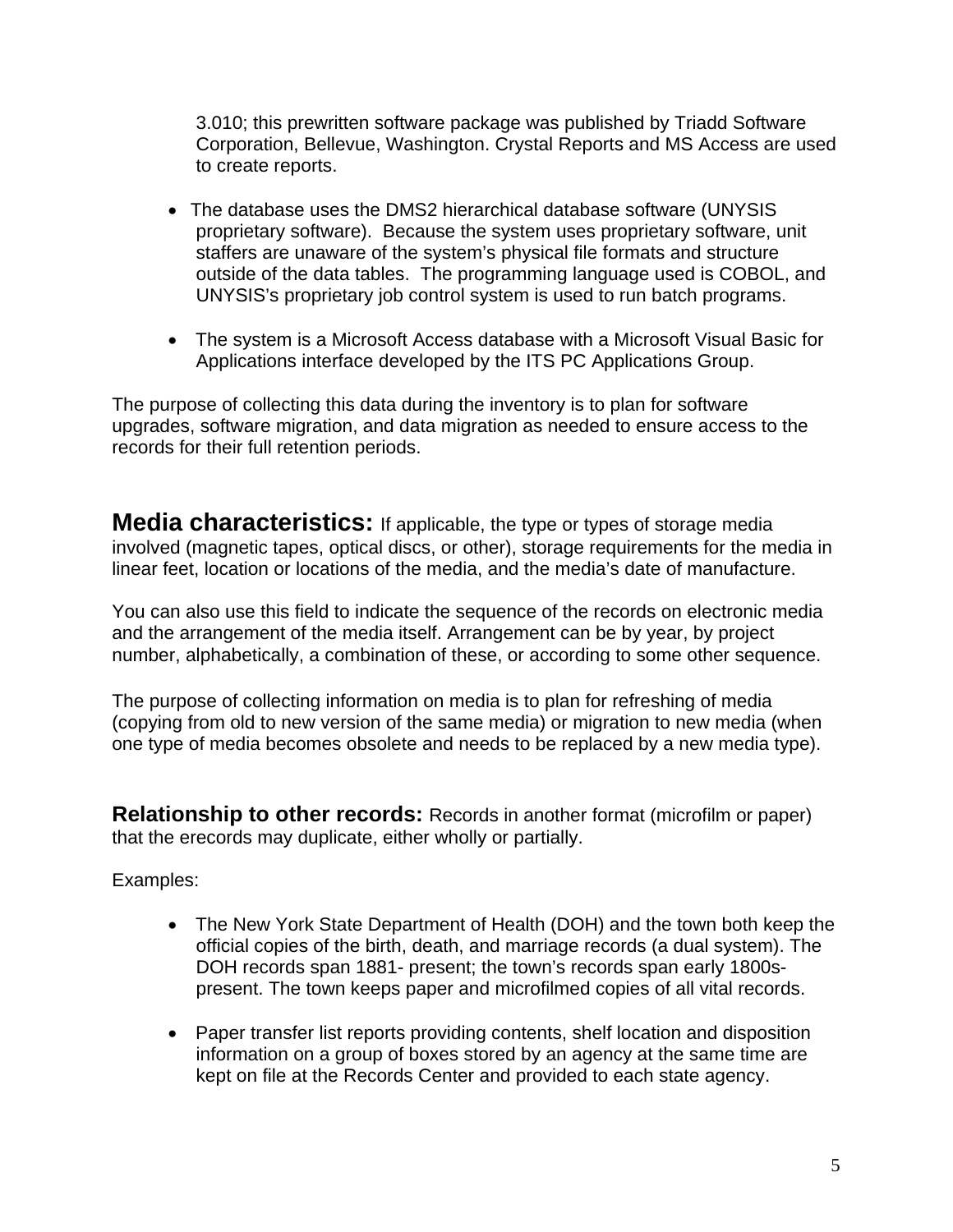The purpose of describing the relationship of erecords to other records is to identify official copy for retention purpose. For example, the inventory may provide data to determine whether you can periodically purge the system (because the records are not e official copies) or whether you need (or want) to copy the erecords to another format (microfilm) as a preservation measure.

**Retention requirements:** Minimum amount of time you must retain the records according to a State Archives or other retention and disposition schedule. If the series is not in any schedule, write "not scheduled" and propose a reasonable retention period. You may also use this field if you wish to keep the series beyond the set retention period or if retention is determined by system design and not by a records retention schedule.

Examples:

- Building permits and supporting plans must be retained for six years after the building no longer exists (see MU-1, item 5.[60]). As these files essentially duplicate information contained in the hard copy files, the town could apply the retention period for duplicate records to the electronic records ("0 after no longer needed").
- All records in the system are considered permanent. Much of the financial data and reports generated by fee collections are scheduled as six-year records in the CO-2, but there are no provisions for extricating the financial from property ownership data.

The purpose of noting the retention period is to ensure records are destroyed or preserved as legally required.

**Supporting files:** Records that support the creation, maintenance, or use of the electronic records or records system. These can include indexes, data entry manuals, data dictionaries, system documentation, and others.

Examples:

• There is no documentation presently on the Museum Charter database. Some codes used in the database are unknown to current employees. An updated list of fields would be helpful. Additional databases are also stored on the X drive from this office: Charter Tracking database, Charter Annual Reports database and an Historians database. Plans are in the works for a fifth database of People.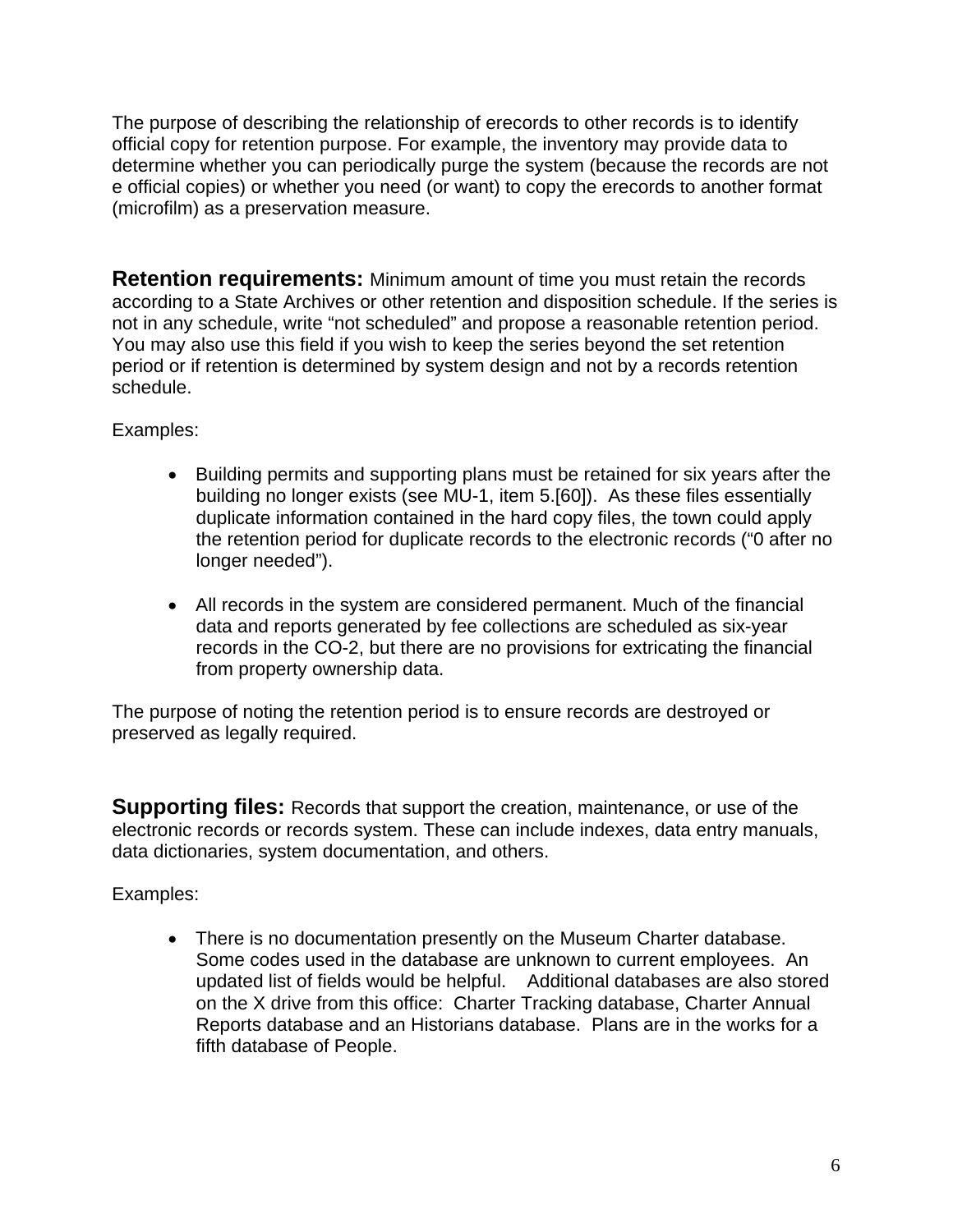• Supporting files for the clerk's birth, death, and marriage records include an index in paper format and copies of application and correction/amendment forms.

The purpose of collecting data on supporting files is to ensure consistent creation of, access to, and full use of records for at least as long as their retention periods.

**Backup procedures:** Frequency of backups, media used, and other backup procedures.

Examples:

- This system is backed up daily with a full system tape back up monthly. The tapes are stored approximately two miles away at Elm Park.
- Records in the town clerk's software package are backed up everyday at 4:15pm. This is a "mother to peer" backup. This same information is manually backed up on CD periodically and stored off site.
- The server is equipped with an eight-tape cartridge tape drive. Tapes 1-4 are for daily incremental back‐ups, Monday through Thursday. These tapes are recycled every four weeks. The fifth tape is for a full back‐up every Friday which is sent to IT for offsite storage. Tape 6 is used for a full monthly back‐up. This tape is sent to the vendor, which downloads the data into their system. Once downloaded, the vendor identifies all images added to the system since the last download and outputs them to silver halide microfilm. The tapes are then stored in National Underground.

The purpose of collecting data on backups is to ensure vital records protection. For example, the inventory can help you identify when you don't back up often enough or when your backups are located too close to the system itself.

**Provisions for migration:** Any information relevant to the migration or other maintenance needs of the records.

Examples:

• The original database was created in FoxPro. It was migrated to Microsoft Access in 1998; the oldest records date from 1998. The IT department is in the process of migrating the database to Oracle. The migration should be completed in the spring of this year.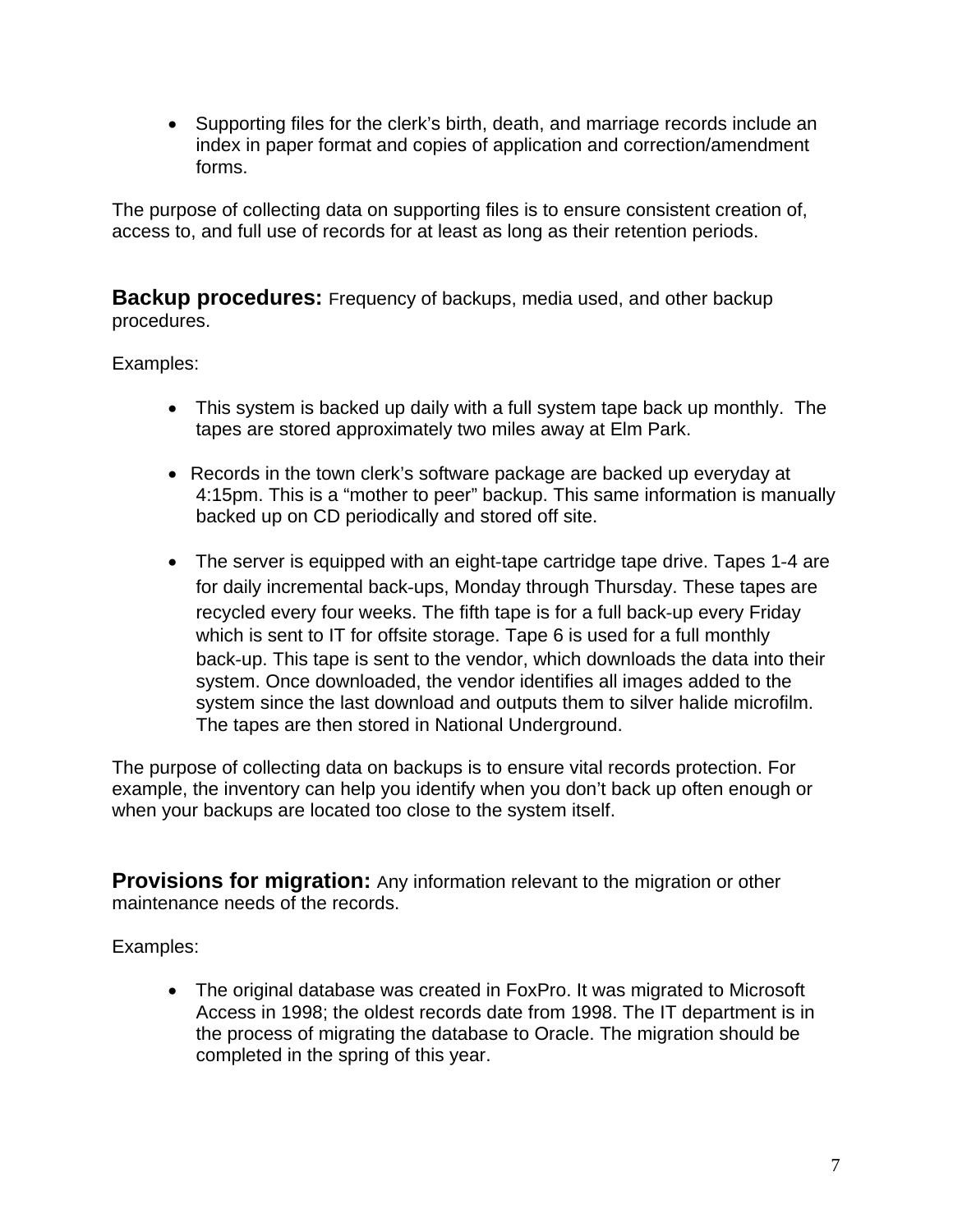• System was upgraded in 2006. The vendor, ACS, has no plans for future migrations.

The purpose of collecting data on migration is to ensure ongoing access to and use of records. Data about migration can help you schedule migration at a frequency that ensures access but minimizes data loss (because every data migration involves some level of data loss).

**Reference and retrieval**: How and how often the records are used over a given period of time. For example:

• Staff consult the database about 2000 times a month through Internet Explorer to determine the shelf location for items requested by state agencies or to update information. Only supervisors and data entry staff can change the information. As reference requests come from 52 different state agencies, they do not vary much in frequency and show no signs of decreasing.

The purpose of collecting data about reference and retrieval is to ensure or enhance access as needed. For example, the inventory can help you evaluate whether you need to provide access to the public via the Internet to records that are used frequently for research. The inventory can also highlight erecords that need to be filed centrally to enhance internal access to information, or identify records that are subject to frequent searches for FOIL, audits, and legal inquiries.

**Restrictions on use:** Who has access to the records and the reasons for restrictions, if any. For example, indicate whether use of the records is limited by law, and cite the law or regulation that mandates the restriction.

Examples:

- Access is limited to members of the public who visit the Warren County Clerk; there is currently no provision for remote access. Viewing access to the indexes is open, but there is a per-page charge for printing from the system. Some records are closed to the public because they contain personal information (records filed under Notary, Courts, Civil Office Book Page, Separation Agreements, and Military Discharges).
- Many of the records stored in the Records Center are confidential. Records Center staff members provide access only to employees who have received authorization from the agency records management officer.

The purpose for collecting data on use restrictions is to ensure appropriate security for records that are restricted and adequate access to those records that aren't.